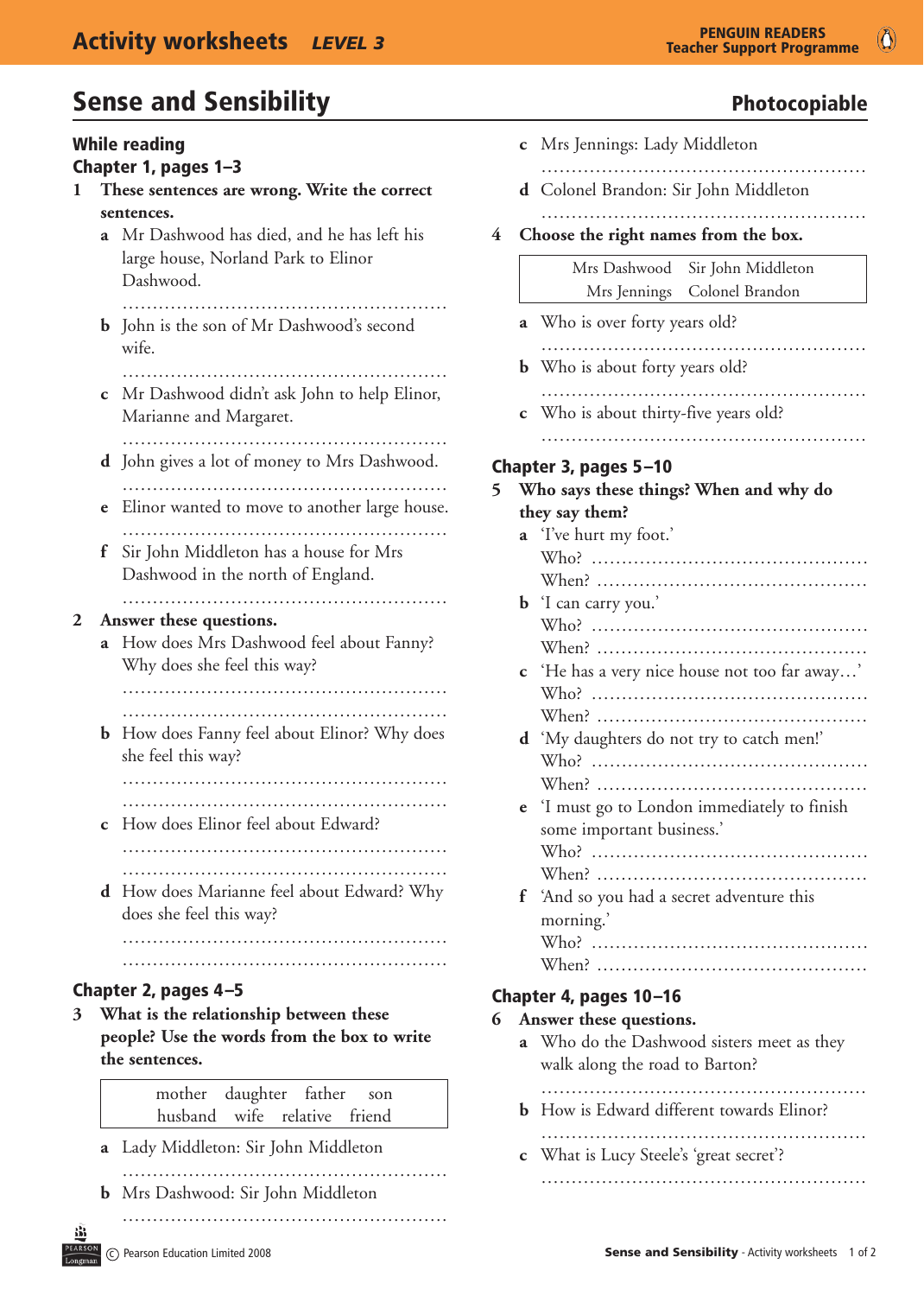# Sense and Sensibility and Sensibility and the Sense and Sensibility and the Sense and Sensibility and The Photocopiable

- **d** How does Elinor act when she hears Lucy's secret?
	- ………………………………………………
- **e** What does Elinor think of Edward? ………………………………………………

#### Chapter 5, pages 16–23

#### **7 Choose the right answer.**

- **1** Elinor and Marianne go to London because …
	- **a** John Dashwood invites them.
	- **b** Mrs Jennings invites them.
	- **c** Colonel Brandon invites them.
- **2** Marianne writes a letter to …
	- **a** her mother.
	- **b** Colonel Brandon.
	- **c** Willoughby.
- **3** People think that Marianne and Willoughby are …
	- **a** engaged.
	- **b** just friends.
	- **c** not friends any more.
- **4** Willoughby does not speak to Marianne at the party because …
	- **a** he is engaged to another woman.
	- **b** he is angry with her.
	- **c** he loves Elinor.
- **5** In Willoughby's letter, he tells Marianne …
	- **a** he loves her and wants her to marry him.
	- **b** he loved her but needed to marry someone rich.
	- **c** he never loved her.

## Chapter 6, pages 23–28

#### **8 Answer these questions.**

- **a** What unpleasant news about Edward does John Dashwood give Elinor?
	- ………………………………………………
- **b** Why is John Dashwood pleased about this? ………………………………………………
- **c** Why are Mrs Ferrars and Fanny angry with Marianne?
- ……………………………………………… **d** Why does Mrs Ferrars send Edward out of the
	- house? ………………………………………………
- **e** Who is Mrs Ferrars going to give all her
- money to?

 ………………………………………………

|  | Marianne: How can you forget him so easily? Is       |
|--|------------------------------------------------------|
|  | your heart so hard?                                  |
|  | Elinor: Marianne, I do feel strongly for Edward.     |
|  | Yes, I loved him, and it was very painful. Fanny,    |
|  | Lucy and Mrs Ferrars have all hurt me too. But I     |
|  | couldn't say anything – I had to try to be calm, and |
|  | to help you too. Please, Marianne, say nothing, and  |
|  | be polite to Lucy and Edward.                        |
|  | a How do these words show the difference             |
|  | between Elinor and Marianne? Finish these            |
|  | sentences.                                           |
|  | Marianne thinks                                      |
|  | Elinor does not                                      |
|  | <b>b</b> Which sister has 'sense'? Which sister has  |
|  | 'sensibility'? Say why.                              |
|  |                                                      |

**9 Read this and answer the question.**

## Chapter 7, pages 28–39

#### **10 Put these sentences in the order of the story.**

 Marianne has ………………………………..

 Elinor has ……………………………………

- **a** Edward visits Mrs Dashwood, Elinor and
- **b** Mrs Ferrars forgives Edward.
- **c** Willoughby talks to Elinor.
- Marianne.<br>
Mrs Ferrars forgives Edward.<br>
Willoughby talks to Elinor.<br>
Marianne marries Colonel Brandon. **d** Marianne marries Colonel Brandon.
- **e** Colonel Brandon says he can give Edward a job as a priest.
- **f** One of the servants says that Edward is married.<br>
Marianne becomes dangerously ill.<br>
Edward and Elinor get engaged.
- **g** Marianne becomes dangerously ill.
- **h** Edward and Elinor get engaged.
- **i** Mrs Dashwood tells Elinor of Colonel Brandon's love for Marianne.  $\Box$

## After reading

## **11 What do these words mean? Choose the right answer.**

- **1** enter …
- **2** serve …
- **3** encourage …
- **4** advise …
- **5** look forward to …
	- **a** to tell somebody what you think they should do
	- **b** to help somebody to feel able to do something
	- **c** to come or go in
	- **d** to think happily about something in the future
	- **e** to hand food or drink to people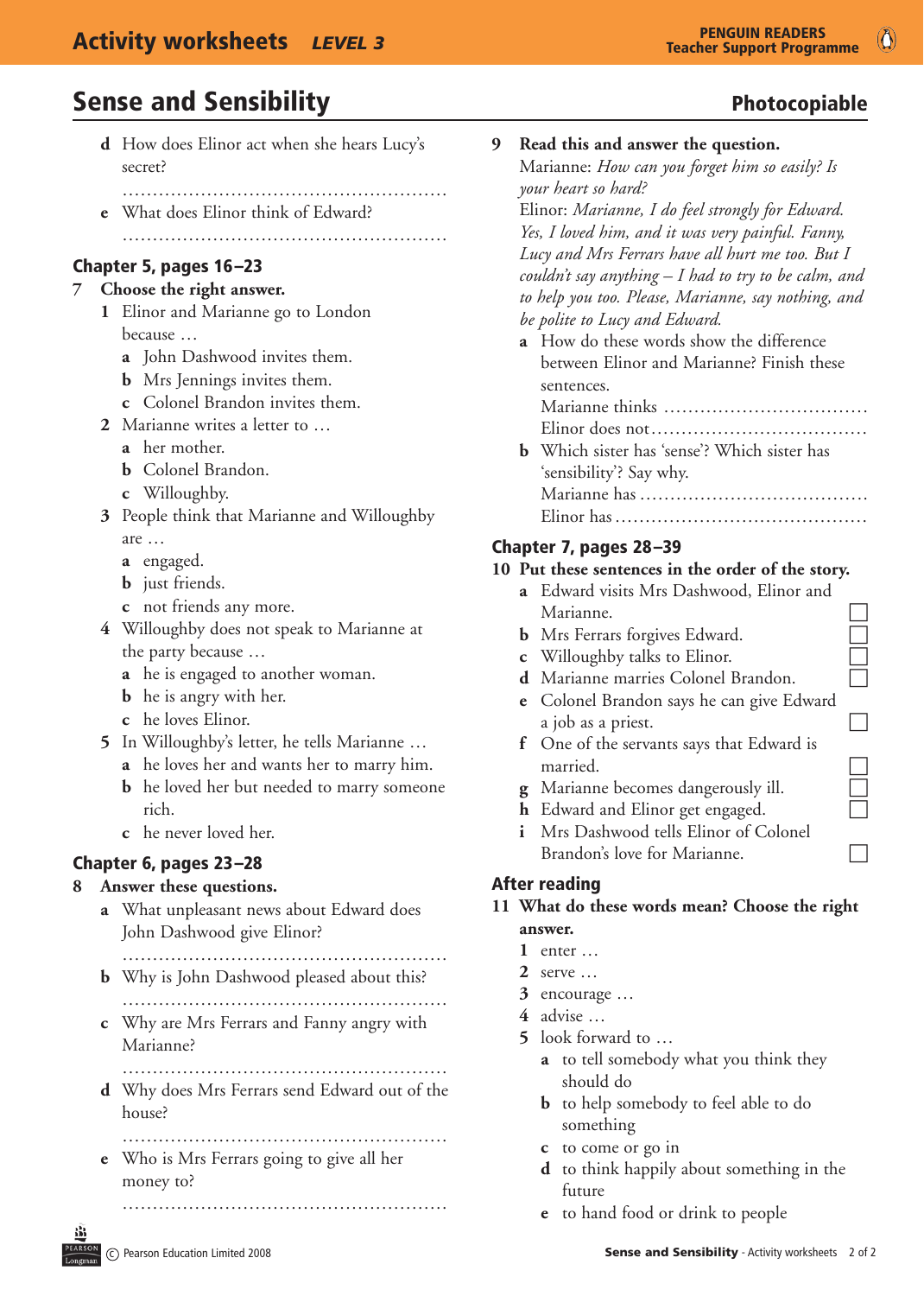# Sense and Sensibility **Sense and Sensibility** and *Sense and Sensibility* and *Photocopiable*

# Chapter 1

**1 Choose the right names from the box.**

|  | John Dashwood Fanny Dashwood |                                    |  |
|--|------------------------------|------------------------------------|--|
|  |                              | Mrs Dashwood Elinor Marianne       |  |
|  |                              | Margaret Edward Sir John Middleton |  |

- **a** Norland Park now belonged to ……………… and his wife.
- **b** ……………… was rich and selfish.
- **c** Fanny's brother, ………………, was staying at Norland Park.
- **d** Edward and ……………… were soon good friends.
- **e** Marianne thought ……………… was boring.
- **f** ……………… disliked Fanny.
- **g** ……………… was a relative from Devon.

# Chapter 2

# 2 Are these sentences right  $(\checkmark)$  or wrong  $(\checkmark)$ ?

- **a** Mrs Dashwood thought their new home is too  $small.$   $\Box$
- **b** Sir John Middleton came to see the Dashwoods on the day they arrived.
- **c** Barton Park is very far from their new home.
- **d** Colonel Brandon lives at Barton Park.
- **e** Lady Middleton liked to serve beautiful meals.
- **f** Mrs Jennings is a cold woman, who did not say much.

# Chapter 3

**3 Complete each sentences with a word from the box. You can use the same word more than once.**

about in out to up with

- **a** Marianne and Margaret went ……… walking.
- **b** Black clouds built up ……… the sky and it started to rain very hard.
- **c** Marianne fell and could not get ……… again.
- **d** Willoughby was walking near them ……… his dog.
- **e** Elinor and her mother were very surprised to see Willoughby with Marianne ……… his arms.
- **f** Willoughby saw the piano and talked ……… the music.

## Chapter 4

# **4 Put these sentences in the correct order.**

- **a** St John introduced Elinor and Marianne to the relatives of Mrs Jennings.
- **b** Edward came to visit the Dashwoods.
- **c** Elinor and Marianne had to spend an hour or two with the Steeles nearly every day.  $\Box$
- **d** Miss Lucy Steele asked Elinor if she could ask John Dashwood to give Edward the job of priest at Norland.
- **e** Marianne was very unhappy because Willoughby said goodbye to her.  $\Box$
- **f** Miss Lucy Steele told Elinor about her secret engagement.
- **g** Miss Steele thought Marianne and Willoughby were engaged.  $\Box$

## Chapter 5

- **5 Circle the right words in** *italics***.**
	- **a** Mrs Jennings invited Elinor and Marianne to *London / Barton Park* in January.
	- **b** Marianne wanted to see *Edward / Willoughby*.
	- **c** Willoughby's letter made Marianne *happy / cry*.
	- **d** Mrs Jennings was *unpleasant / kind* to Marianne.
	- **e** *Willoughby / Colonel Brandon* came to visit them.
	- **f** Elinor wrote a letter to *Edward / her mother*.
	- **g** Elinor saw *Lucy / Edward* in London.

# Chapter 6

## **6 Match the two halves of the sentences.**

- **1** John Dashwood thinks Colonel Brandon …
- **2** Mrs Ferrars wants Edward to …
- **3** Mrs Ferrars looked at Elinor …
- **4** Elinor thought she must tell Marianne …
- **5** Mrs Ferrars is angry with Edward, so she …
- **6** Mrs Jennings said Edward …
- **7** Elinor asked Marianne to …
	- **a** marry Miss Morton.
	- **b** won't give any money to him.
	- **c** wouldn't break the engagement.
	- **d** will be a good husband for Elinor.
	- **e** be polite to Lucy and Edward.
	- **f** about Lucy's secret engagement.
	- **g** with dislike.

## Chapter 7

## **7 Complete these sentences.**

- **a** Colonel Brandon asked Edward to be his ……… .
- **b** Marianne had a dangerous ……… .
- **c** Elinor heard a ……… outside.
- **d** Willoughby told Elinor his ……… .
- **e** Colonel Brandon is a good, ……… man.
- **f** One of the ……… said, 'Mr Ferrars is married.'
- **g** Mrs Ferrars agreed to Edward's new ……… .
- **h** Marianne ……… forgot about Willoughby.

 $\bullet$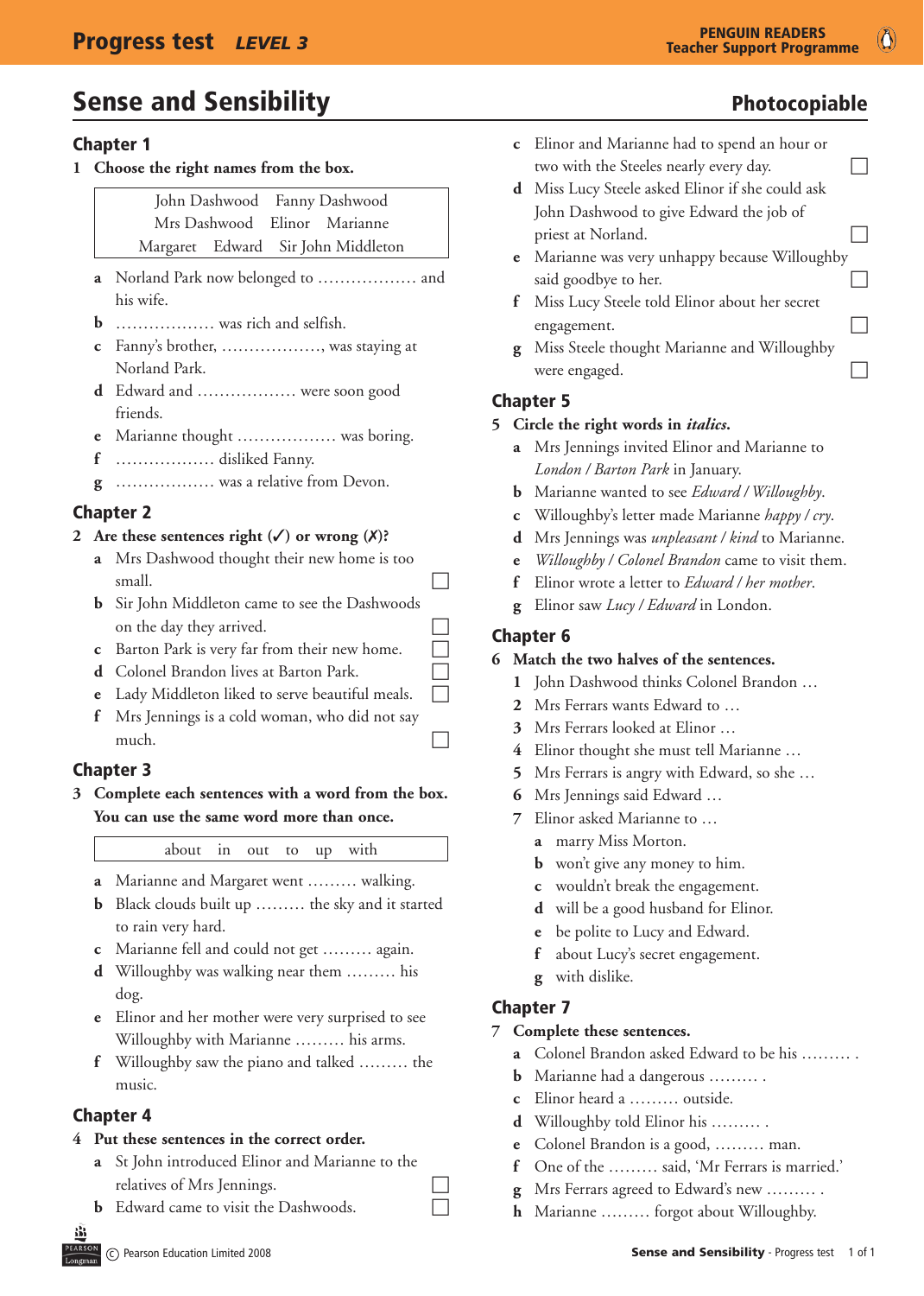# Sense and Sensibility

# Book key

- **1 a** Colonel, gentleman, priest, servant
	- **b** 'advice' is telling somebody what you think they should do, but 'encouragement' is helping them to feel able to do it.
	- **c** their wedding
- **2** It is about two girls. One has good sense, and the other believes that sensibility (being open to strong feelings) is more important.
- **3 a** Marianne **b** husband **c** two **d** love
- **4 a** m **b** j **c** o **d** k **e** p **f** i **g** n **h** l
- **5 a** Elinor is more sensible than her mother / has more sense than her mother.
	- **b** Mrs Jennings talks and laughs more than her daughter.
	- **c** Marianne is younger than Colonel Brandon but they both like music.
- **6 a** She has to live in her own home as a guest until a relative offers her a different home. She has to sell her horses and carriage and take only three servants to her new home.
	- **b** Her husband's son wants to be kind to her but he listens to his selfish wife and gives nothing to Mrs Dashwood.
- **7** Open answers
- **8** True: a, c, d, e, f
- **9** Tick: a, c, d, e
- **10–13** Open answers
- **14 a** Colonel Brandon
	- **b** Willoughby
	- **c** Miss Grey
	- **d** Mrs Dashwood
	- **e** John Dashwood
	- **f** Mrs Ferrars
	- **g** Robert
- **15 a** letter
	- **b** engaged
	- **c** money
	- **d** Mrs Jennings
	- **e** Miss Morton
- **16–19** Open answers
- **20 a** 5 **b** 3 **c** 1 **d** 6 **e** 2 **f** 4 **g** 7
- **21** EF: b, d, f
	- W: a, c, e
- **22 a** Colonel Brandon says this to Elinor because he is offering to give Edward a job and a small house at Delaford.
- **b** Mrs Jennings says this about Marianne after the doctor says Marianne's fever is dangerous.
- **c** Willoughby says this to Elinor because he wants to tell her his story about his life.
- **d** Mrs Dashwood says this about Colonel Brandon to Elinor because she wants Marianne to marry him.
- **e** Edward says this to Elinor because Elinor thinks that Lucy has married Edward Ferrars.
- **23–34** Open answers

# Discussion activities key

- **1** Possible answers:
	- *• There are two women in the picture, one standing up and the other sitting down.*
	- *• These women are wearing old-fashioned clothes.*
	- *• I think the title is talking about these two women.*
	- *• The story is probably about these two women.*

#### **2** Suggested answers:

- *• John Dashwood is the son of Mr Dashwood's first wife; he had plenty of money from his mother. He is not a bad man, but he listens to his selfish wife too much.*
- *• Fanny Dashwood is John's wife. She is quite rich and selfish.*
- *• Elinor Dashwood is the oldest daughter of Mr Dashwood's second wife. She is nineteen, and very sensible. She thinks carefully about everything. She likes Edward, Fanny's brother.*
- 3 Mr Dashwood Mrs Dashwood (first wife)

 John Dashwood married Fanny Dashwood

Mr Dashwood — Mrs Dashwood (second wife)

Elinor Marianne Margaret

- **4** Possible answers:
	- *• I think the house is going to be very small.*
	- *• I think the house is smaller than Norland Park but still big enough for the four Dashwood ladies and three servants.*
	- *• Maybe Sir John Middleton is a very old man.*
	- *• Perhaps Sir John Middleton is young and handsome.*
	- *• I think he is a very kind person.*
	- *• I'm sure they will make new friends there.*
	- *• I don't think they will make a lot of friends.*
	- *• I think they will be happier than living with John and Fanny.*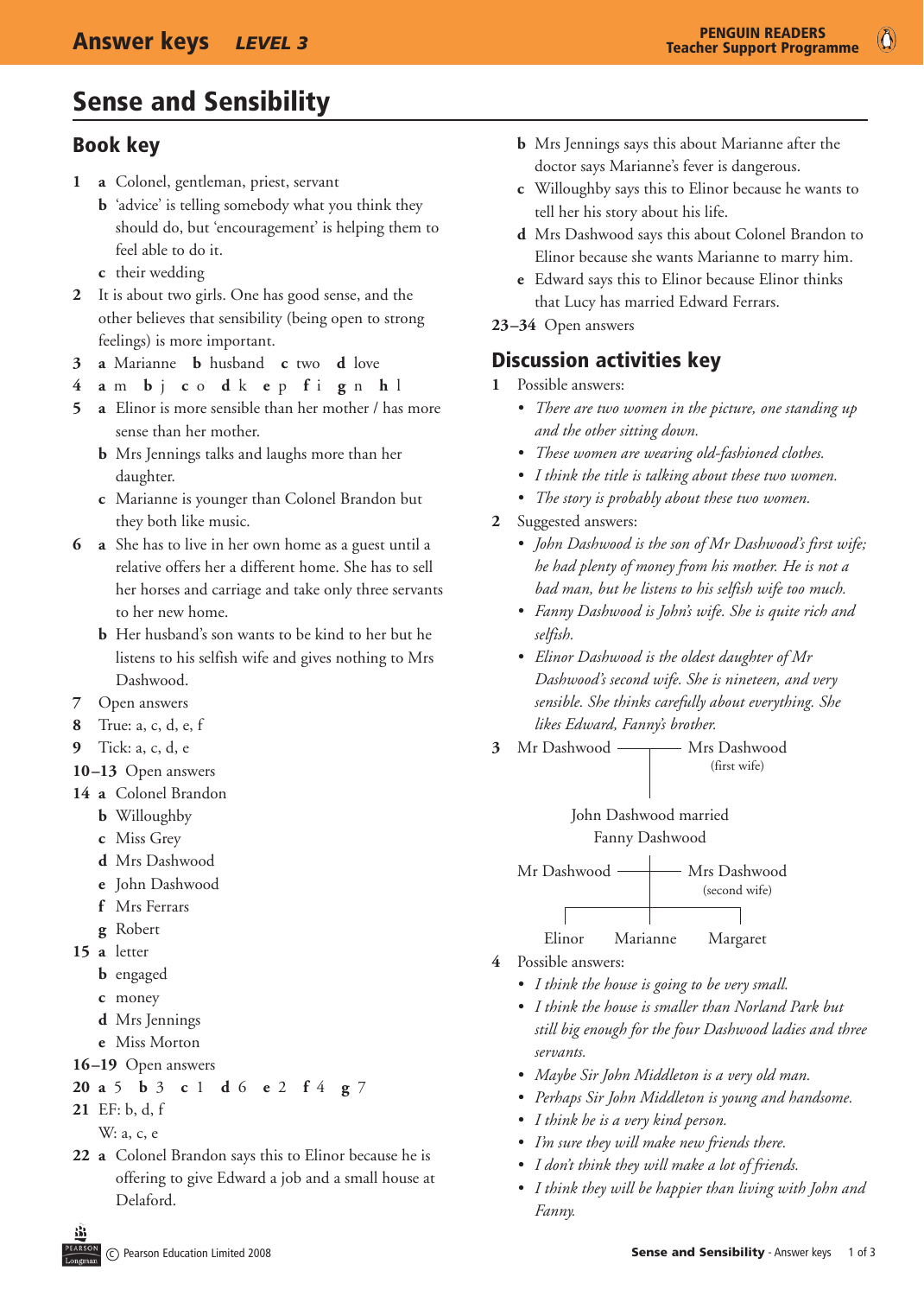# Sense and Sensibility

- *• I think the Dashwoods will be invited by Sir John Middleton.*
- **5** Open answers
- **6** Possible answers:
	- *• Marianne is not very sensible because she goes off alone with Willoughby. This makes people think that they are engaged.*
	- *• Elinor is sensible and says, 'If something is nice, it can still be wrong.'*
- **7** Open answers
- **8** Possible answers:
	- *• He doesn't want to marry Marianne, so he goes to London. Out of sight, out of mind.*
	- *• Perhaps he has another girlfriend in London.*
	- *• I don't think he is serious about Marianne. If he is serious, he will announce the engagement.*
	- *• I think they will never see each other again.*
	- *• I think Marianne has been dumped.*
- **9** Open answers
- **10** Possible answers:
	- *• I don't agree. He at least told Marianne that he is engaged to someone else. Some men don't even explain what's going on.*
	- *• I think Willoughby is a sad person who loves money too much, but I understand his action.*
	- *• If he thinks he needs money, he shouldn't see Marianne. He shouldn't make her think that he loves her.*
	- *• I think it will take a long time for Marianne to forget Willoughby. She loved him so much.*
	- *• I think she's been stupid. She couldn't judge if Willoughby was serious about her or not. She was blind in love, I guess.*
- **11** Open answers
- **12** Possible answers:
	- *Lucy Steele*

 *dishonest: Lucy Steele was not so free with her words as the older Miss Steele, but her face was not very honest. (p. 13)*

 *Mrs Ferrars*

 *difficult: Mrs Ferrars was a little, thin woman with a serious and quite unpleasant face. (p. 25)*

 *Fanny Dashwood*

 *selfish: Lady Middleton and Mrs John Dashwood were soon the best of friends. They were both selfish women. (p. 25)*

**13** Open answers

14 Example answer about Willoughby:

 *Perhaps some people don't agree that everything ends well for Willoughby as he married for money and his wife doesn't love him, but I think it was good for Willoughby as well because he could at least tell Elinor his side of the story.*

- **15** Open answers
- **16** Possible answers:
	- *• Marianne goes alone with Willoughby to visit his aunt's house when she is not there.*
	- *• She lets people think that she is engaged to Willoughby when he hasn't asked her to marry him.*
	- *• She walks for a long way through wet grass and gets ill because of this.*

 Possible advice:

- *• You should not go off alone with Willoughby.*
- *• You should tell people that Willoughby hasn't asked you to marry him.*
- *• You should be careful not to catch a terrible cold.*
- *• I know you are sad thinking of Willoughby, but you should get over him.*
- **17** Example writing:

 *John and Fanny Dashwood*

 *Money is very important in the lives of John and Fanny Dashwod. They care more about money than they do about their relatives and this is why they do not give any money to Mrs Dashwood and her three daughters.*

# Activity worksheets key

- 1 **a** Mr Dashwood has died, and he has left his large house, Norland Park, to John Dashwood.
	- **b** John is the son of Mr Dashwood's first wife.
	- **c** Mr Dashwood asked John to help Elinor, Marianne and Margaret.
	- **d** John does not give any money to Mrs Dashwood.
	- **e** Mrs Dashwood wanted to move to another large house.
	- **f** Sir John Middleton has a house for Mrs Dashwood in the west of England.
- **2** Suggested answers:
	- **a** Mrs Dashwood does not like Fanny because she is rude to her.
	- **b** Fanny doesn't like Elinor because she is poor. She doesn't like seeing Elinor with her brother Edward. She wants a rich wife for Edward, not a poor one like Elinor.
	- **c** Elinor likes Edward very much.